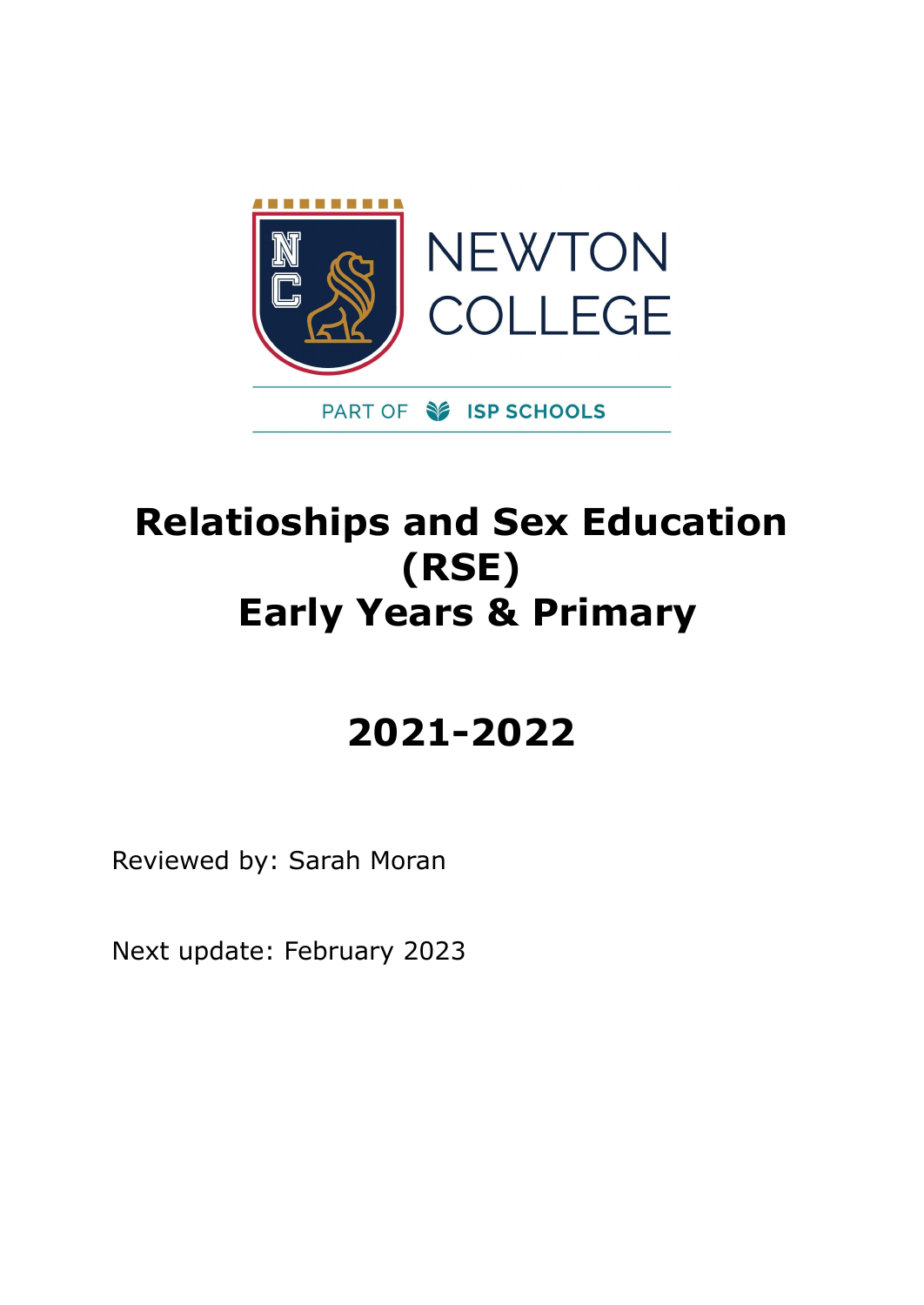# **1. Aims**

Through our PSHE programme, we aim to provide children with the knowledge, skills and understanding they need to lead confident, healthy, independent lives and to become informed, active and responsible citizens.

At Newton, RSE is taught within the Personal, Social, Health and Economic (PSHE) education curriculum. In addition, some aspects of the RSE programme will be covered through:

- Science curriculum
- Computing
- Circle times
- Assemblies
- Stories
- PE in the context of health and hygiene

RSE is lifelong learning about personal, physical, moral and emotional development. It should teach children and young people to develop and form positive values, attitudes, personal and social skills, and increase their knowledge and understanding of how to make informed decisions and life choices.

The aims of Relationships, Sex and Health education (RSHE) at our school are to:

- Provide a consistent standard of relations, sex and health education across the school.
- Help pupils develop feelings of self-respect, confidence and empathy.
- Promote responsible behaviour.
- Create a positive culture of communication around issues of relationships.
- Teach pupils the correct vocabulary to describe themselves and their bodies.
- Provide a framework in which sensitive discussions can take place.
- Prepare pupils for puberty, and give them an understanding of sexual development and the importance of health and hygiene.
- Give pupils an understanding of reproduction and sexual development.
- Ensure that all pupils, by the time they reach Secondary school age, are well equipped and on an equal footing, to deal with the secondary RSHE curriculum.
- To provide all pupils with knowledge, skills, and attitudes that will enable them to make positive and healthy choices concerning relationships, as they grow up and deal with risk.
- Combat exploitation.

These aims complement those of the Science curriculum in KS1 and KS2.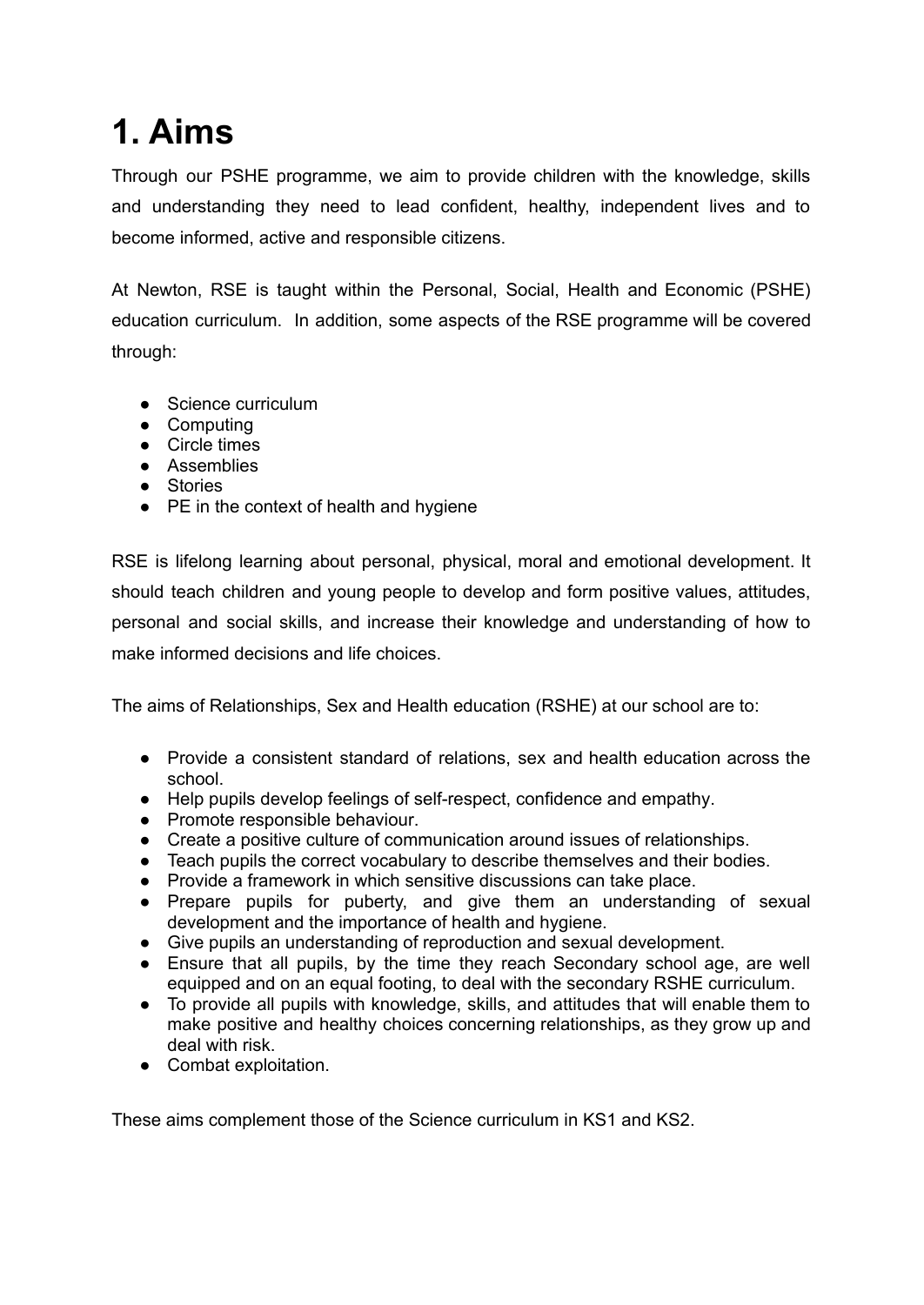## **2. Statutory requirements**

This policy has been written in accordance with the statutory guidance document "Relationships and Sex Education (RSE) and Health Education" (DfE, 2019).

The teaching of Sex Education in Primary schools remains non-statutory, with the exception of the elements of sex education contained in the science national curriculum: including knowledge of the main external body parts, the changes as humans develop to old age and reproduction in some plants and animals. Other related topics that fall within the statutory requirements for Health Education, such as puberty and menstrual wellbeing, will be included within PSHE education lessons, when age appropriate.

Should you like to see the guidance from the UK government please visit: [https://assets.publishing.service.gov.uk/government/uploads/system/uploads/attachment](https://assets.publishing.service.gov.uk/government/uploads/system/uploads/attachment_data/file/805781/Relationships_Education__Relationships_and_Sex_Education__RSE__and_Health_Education.pdf) [\\_data/file/805781/Relationships\\_Education\\_\\_Relationships\\_and\\_Sex\\_Education\\_\\_RSE](https://assets.publishing.service.gov.uk/government/uploads/system/uploads/attachment_data/file/805781/Relationships_Education__Relationships_and_Sex_Education__RSE__and_Health_Education.pdf) [\\_\\_and\\_Health\\_Education.pdf](https://assets.publishing.service.gov.uk/government/uploads/system/uploads/attachment_data/file/805781/Relationships_Education__Relationships_and_Sex_Education__RSE__and_Health_Education.pdf)

## **3. Definition**

Within this policy, as in the DfE guidance, Relationships Education is defined as teaching about the fundamental building blocks and characteristics of positive relationships, with particular reference to respectful friendships, family relationships, and relationships with other children and with adults, including online.

For the purpose of this policy, Health Education is defined as teaching pupils about physical health and mental wellbeing, focusing on recognising the link between the two and being able to make healthy lifestyle choice.

# **4. Curriculum**

### **4.1 Statutory RSE Curriculum Content**

Our RSE curriculum is embedded within our PSHE curriculum and is set out as per Appendix 1. However, this will be adapted when necessary.

We have developed the curriculum taking into account the age, needs and feelings of pupils. If pupils ask questions outside the scope of this policy, teachers will respond in an age appropriate manner so they are fully informed and do not seek answers online.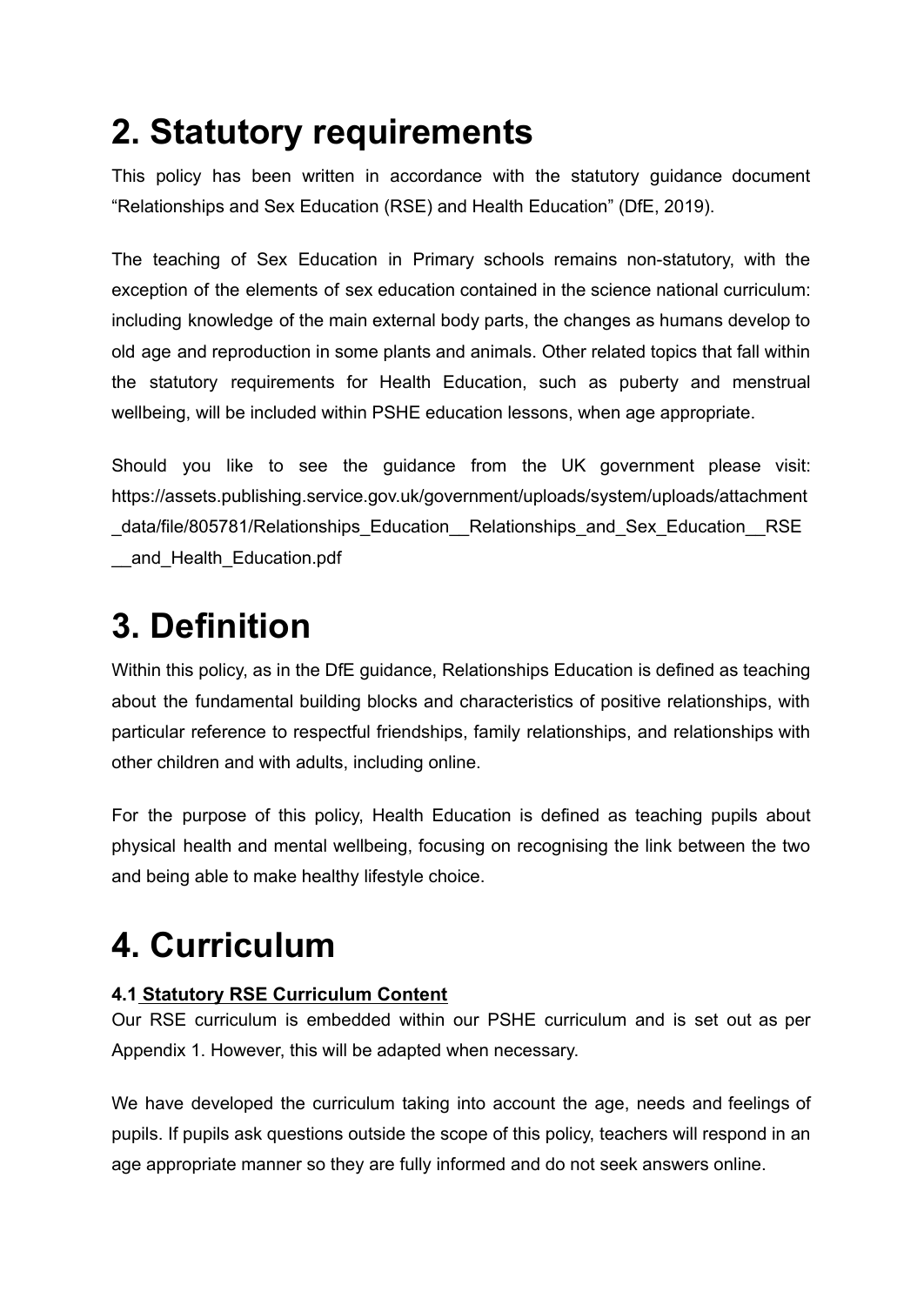Key objectives of the statutory Relationships Education curriculum are outlined below:

#### Families and people who care for me

Children should know:

- that families are important for children growing up because they can give love, security and stability.
- the characteristics of healthy family life, commitment to each other, including in times of difficulty, protection and care for children and other family members, the importance of spending time together and sharing each other's lives.
- that others' families, either in school or in the wider world, sometimes look different from their family, but that they should respect those differences and know that other children's families are also characterised by love and care.
- that stable, caring relationships, which may be of different types, are at the heart of happy families, and are important for children's security as they grow up.
- that marriage represents a formal and legally recognised commitment of two people to each other which is intended to be lifelong.
- how to recognise if family relationships are making them feel unhappy or unsafe, and how to seek help or advice from others if needed.

#### Caring friendships

Children should know:

- how important friendships are in making us feel happy and secure, and how people choose and make friends.
- the characteristics of friendships, including mutual respect, truthfulness, trustworthiness, loyalty, kindness, generosity, trust, sharing interests and experiences and support with problems and difficulties.
- that healthy friendships are positive and welcoming towards others, and do not make others feel lonely or excluded.
- that most friendships have ups and downs, and that these can often be worked through so that the friendship is repaired or even strengthened, and that resorting to physically or verbally aggressive behaviour is never right.
- how to recognise who to trust and who not to trust, how to judge when a friendship is making them feel unhappy or uncomfortable, managing conflict, how to manage these situations and how to seek help or advice from others, if needed.

#### Respectful relationships

Children should know:

• the importance of respecting others, even when they are very different from them (for example, physically, in character, personality or backgrounds), or make different choices or have different preferences or beliefs.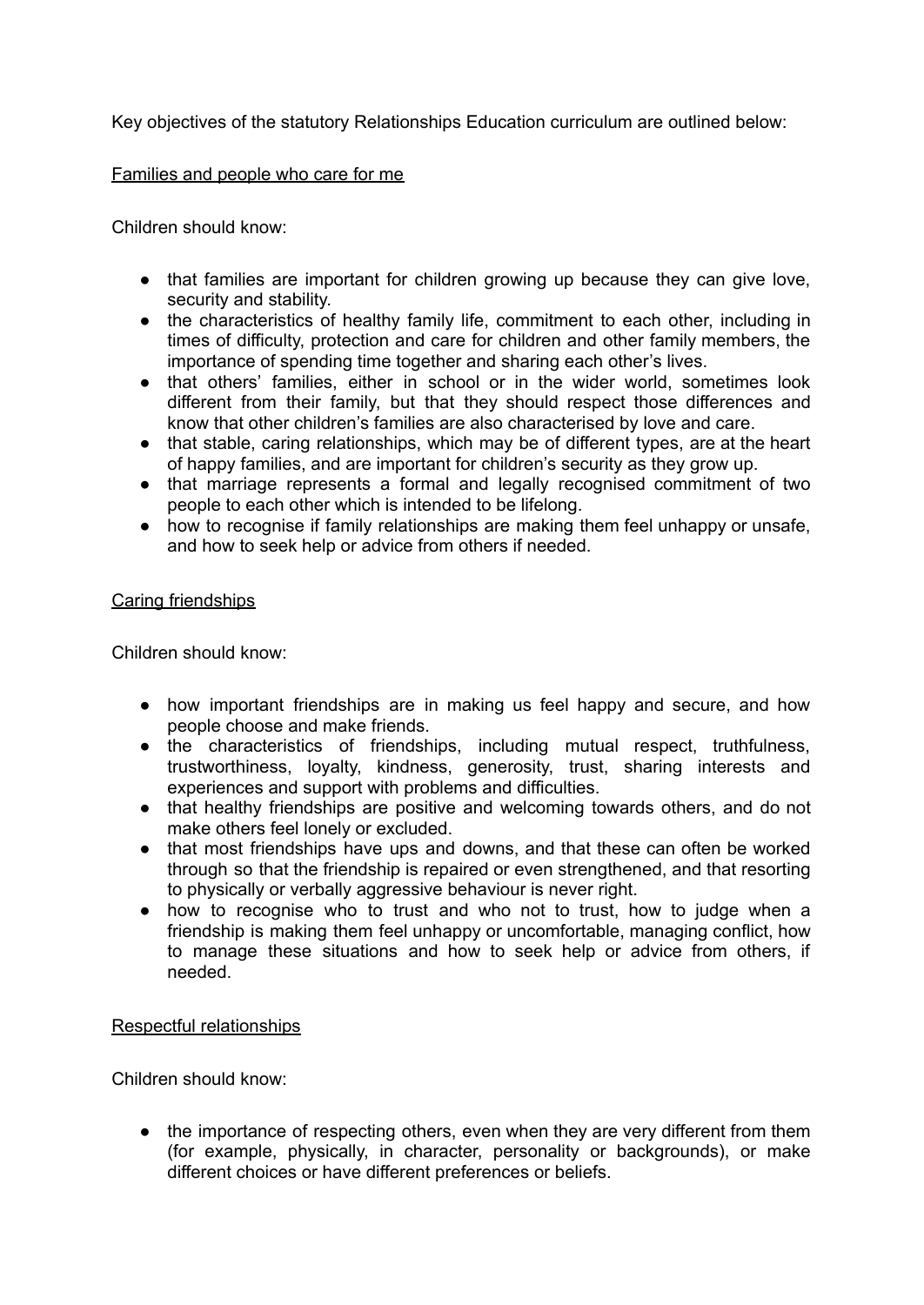- practical steps they can take in a range of different contexts to improve or support respectful relationships.
- the conventions of courtesy and manners.
- the importance of self-respect and how this links to their own happiness.
- that in school, and in wider society, they can expect to be treated with respect by others, and that in turn they should show due respect to others, including those in positions of authority.
- about different types of bullying (including cyberbullying), the impact of bullying, responsibilities of bystanders (primarily reporting bullying to an adult) and how to get help.
- what a stereotype is, and how stereotypes can be unfair, negative or destructive.
- the importance of permission-seeking and granting in relationships with friends, peers and adults.

#### Online relationships/ Cyber Bullying

Children should know:

- that people sometimes behave differently online, including by pretending to be someone they are not.
- that the same principles apply to online relationships as to face-to-face relationships, including the importance of respect for others online, including when we are anonymous.
- the rules and principles for keeping safe online, how to recognise risks, harmful content and contact, and how to report them.
- how to critically consider their online friendships and sources of information, including awareness of the risks associated with people they have never met.
- how information and data is shared and used online.

#### Being safe

Children should know:

- what sorts of boundaries are appropriate in friendships with peers and others (including in a digital context).
- about the concept of privacy and the implications of it for both children and adults, including that it is not always right to keep secrets if they relate to being safe.
- that each person's body belongs to them, and the differences between appropriate and inappropriate or unsafe physical, and other, contact.
- how to respond safely and appropriately to adults they may encounter (in all contexts, including online) whom they do not know.
- how to recognise and report feelings of being unsafe or feeling bad about any adult and others.
- how to ask for advice or help for themselves or others, and to keep trying until they are heard.
- how to report concerns or abuse, and the vocabulary and confidence needed to do so.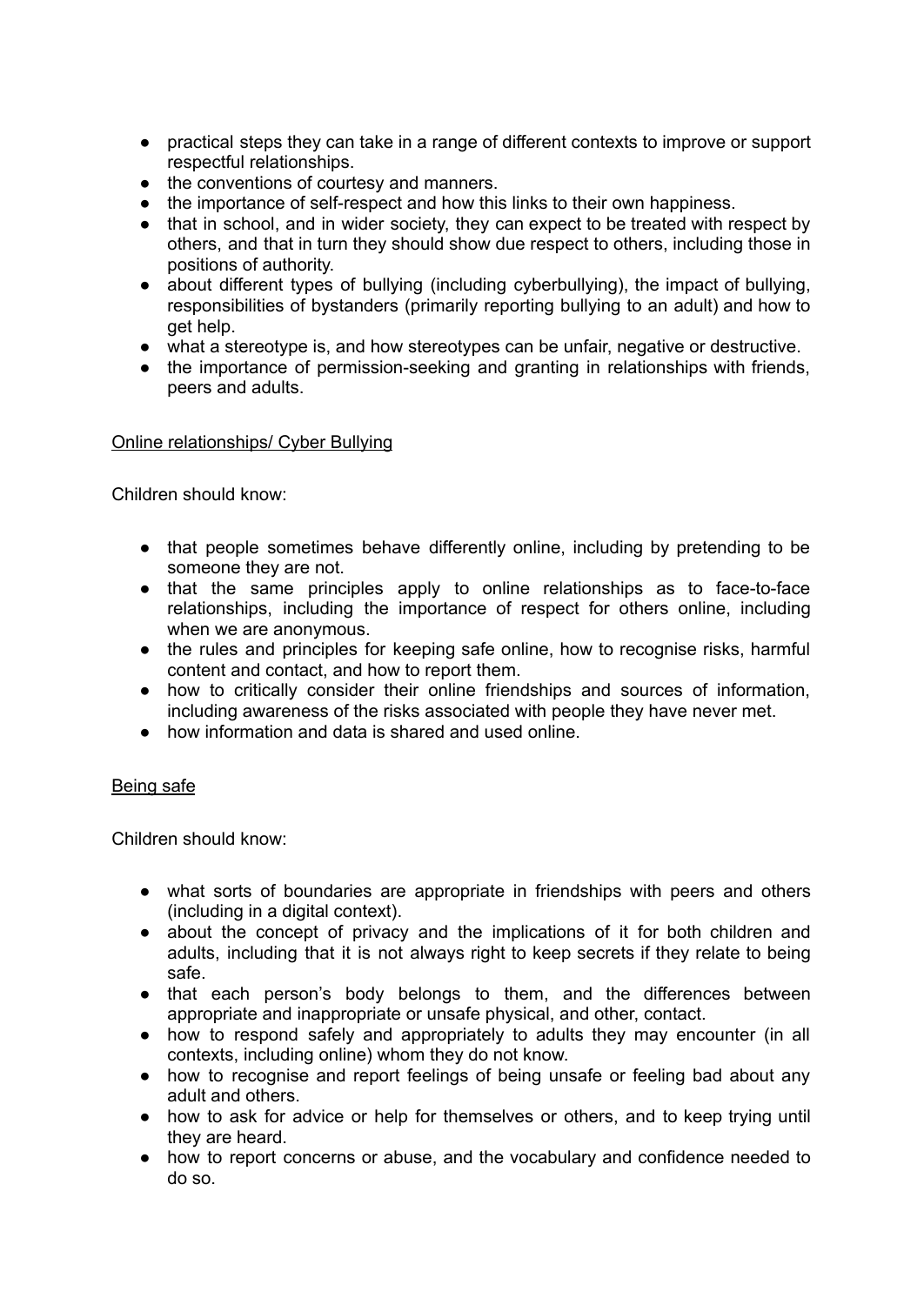● where to get advice e.g. family, school and/or other sources.

These areas of learning are taught within the context of family life, taking care to ensure that there is no stigmatization of children based on their home circumstances (families can include single parent families, LGBT parents, families headed by grandparents, adoptive parents, foster parents/carers amongst other structures) along with reflecting sensitively that some children may have a different structure of support around them.

### **4.2 Statutory Science Curriculum Content**

Early Years Foundation Stage children learn about life cycles, as well as watching chicks hatch. Through ongoing personal, social and emotional development, they develop the skills to form relationships and think about relationships with others.

In Key Stage 1 (Year 1 – Year 2) children learn:

- To identify, name, draw and label the basic parts of the human body and say which part of the body is to do with each sense.
- To notice that animals, including humans, have offspring which grow into adults.
- To find out about and describe the basic needs of animals, including humans, for survival (water, food and air).
- To describe the importance for humans of exercise, eating the right amounts of different types of food and hygiene.

In Key Stage 2 (Year 3 to Year 6) children learn:

- To identify that animals, including humans, need the right types and amount of nutrition, and that they cannot make their own food. They get nutrition from what they eat.
- To identify that humans and some other animals have skeletons and muscles for support, protection and movement.
- To describe the simple functions of the basic parts of the digestive system in humans.
- To identify the different types of teeth in humans and their simple functions.
- To describe the life process of reproduction in some plants and animals.
- To describe the changes, as humans develop to old age.
- To identify and name the main parts of the human circulatory system, and describe the functions of the heart, blood vessels and blood.
- To recognise the impact of diet, exercise, drugs and lifestyle on the way their bodies function.
- To describe the way nutrients and water are transported within animals, including humans.
- To recognise that living things produce offspring of the same kind, but normally offspring vary and are not identical to their parents.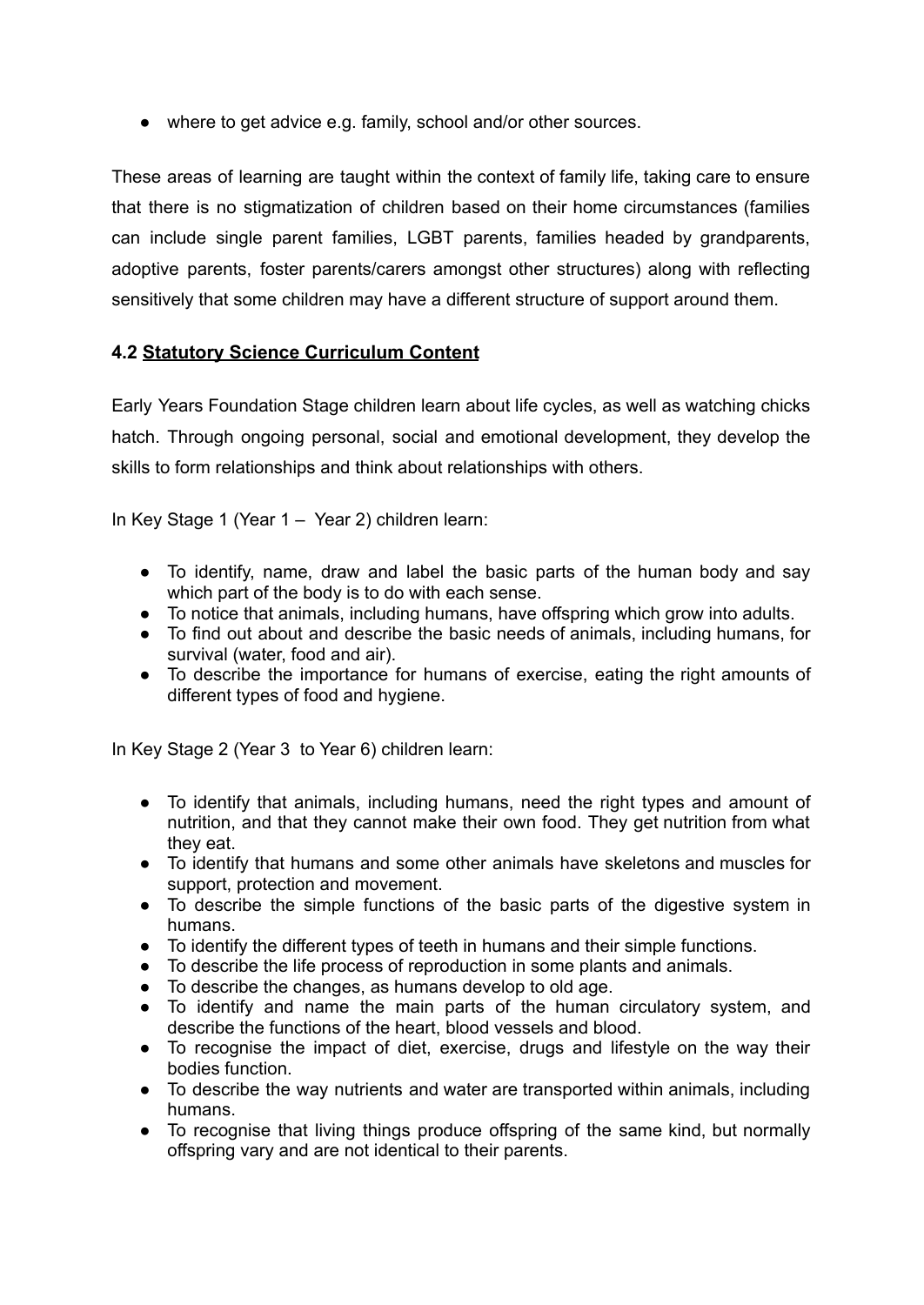### **4.3 Non-Statutory Sex Education**

As part of statutory Health Education, children are taught, in an age appropriate way, about puberty and the associated physical and emotional changes from Year 4 onwards. As part of the science curriculum, children learn in Year 2 that animals, including humans, have offspring which grow into adults. In Year 5, they describe the changes as humans develop to old age and about how reproduction occurs in some plants and animals.

Alongside this, children in Year 4 are taught to recognise the signs and changes that may occur during the onset of puberty, in preparation for further lessons on this subject which also focus on emotional changes and menstruation. These lessons form part of the statutory requirements for Health Education.

## **5. Delivery of RSE**

Our Relationships and Sex Education programme will be delivered in an age appropriate and sensitive manner by class teachers.

## **6. Roles and responsibilities**

### **6.1 The Headteacher**

The Headteacher is responsible for ensuring that RSE is taught consistently across the school, and for managing requests to withdraw pupils from non-statutory components of RSE.

Class teachers are responsible for teaching RSE at Newton.

Teachers will reply to, and answer, children's questions sensitively and openly. They will ensure that balanced information is provided, which will take into account the different faiths' views and avoid any negative impressions.

#### **6.2 Pupils**

Pupils are expected to engage fully in RSE and, when discussing issues related to RSE, treat others with respect and sensitivity.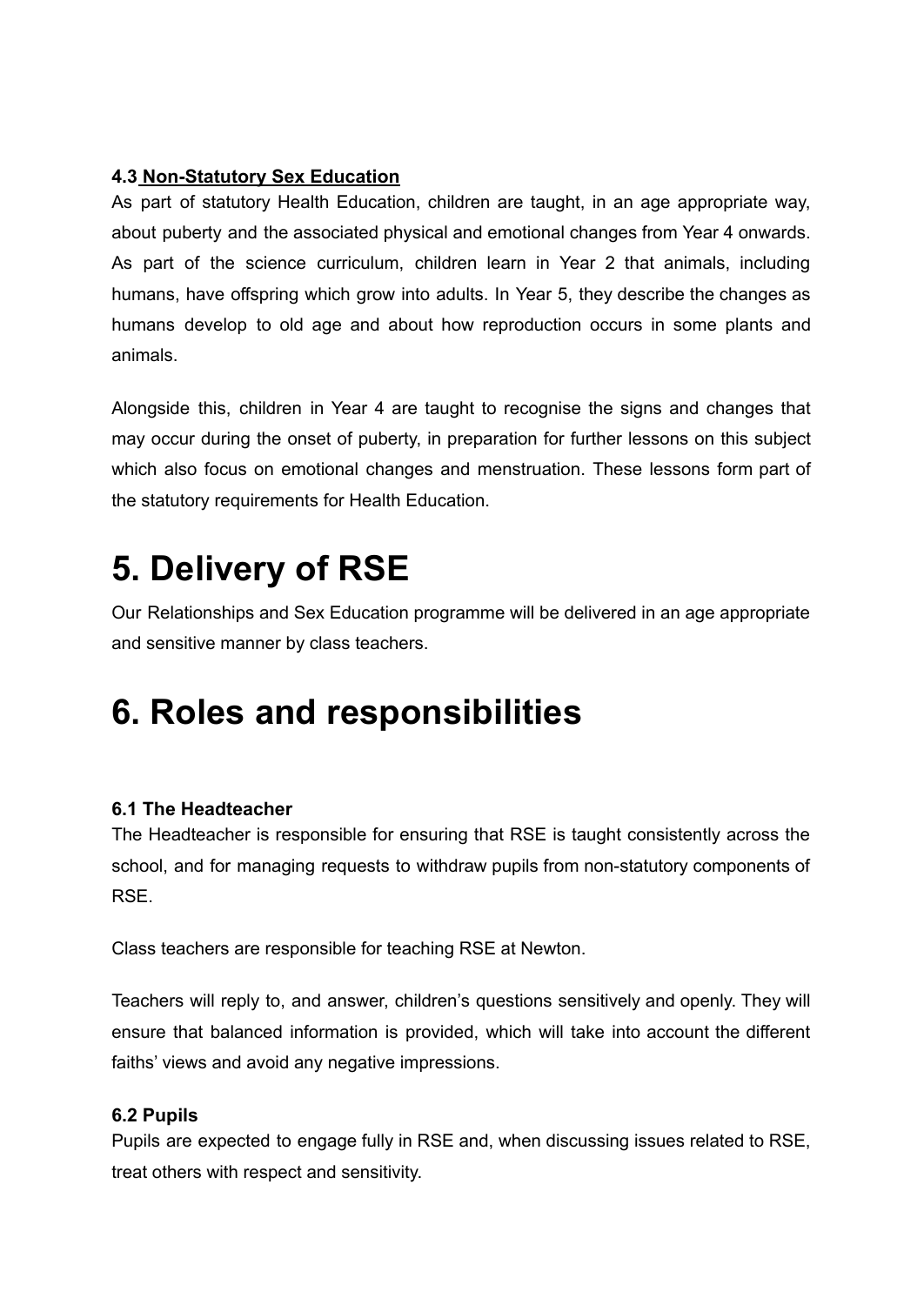#### **6.3 Parents**

The school is well aware that the primary role in children's RSE lies with parents and carers. We wish to build a positive and supporting relationship with the parents of children at our school through mutual understanding, trust and co-operation. In promoting this objective, we:

- Inform parents about the school's RSE policy and practice. This includes informing parents by letter or email before beginning to teach a unit of RSE.
- Answer any questions that parents may have about the RSE of their child. This includes providing opportunities for parents to view the resources that are used in lessons.
- Acknowledge parents have the right to withdraw their children from the non-statutory components of sex education within RSE. However, this rarely happens as, by working in partnership with parents, they recognise the importance of this aspect of their child's education.
- Keep a register of any pupils who are removed from lessons and distributed to all teachers involved.

## **7. Parents' right to withdraw**

As previously stated, the RSE curriculum consists of both statutory and non-statutory elements:

- Parents do have the right to withdraw their children from the non-statutory/non-science components of sex education within RSE.
- Parents do not have the right to withdraw their children from statutory relationships education, health education or the science curriculum.

Parents wanting to withdraw their children are invited to speak to the class teacher. The class teacher will explore the concern of the parents and the possibility of adjusting the programme or approach, and will discuss any impact that withdrawal may have on the child. He/she will talk with the parents about the possible negative experiences or feelings that may result from withdrawal of the child and the ways in which these may be minimised. If the parent still wishes to withdraw the child, requests for withdrawal should be put in writing and addressed to the Headteacher.

Alternative work will be given to pupils who are withdrawn from sex education and those children will go to another class for the duration of the lesson.